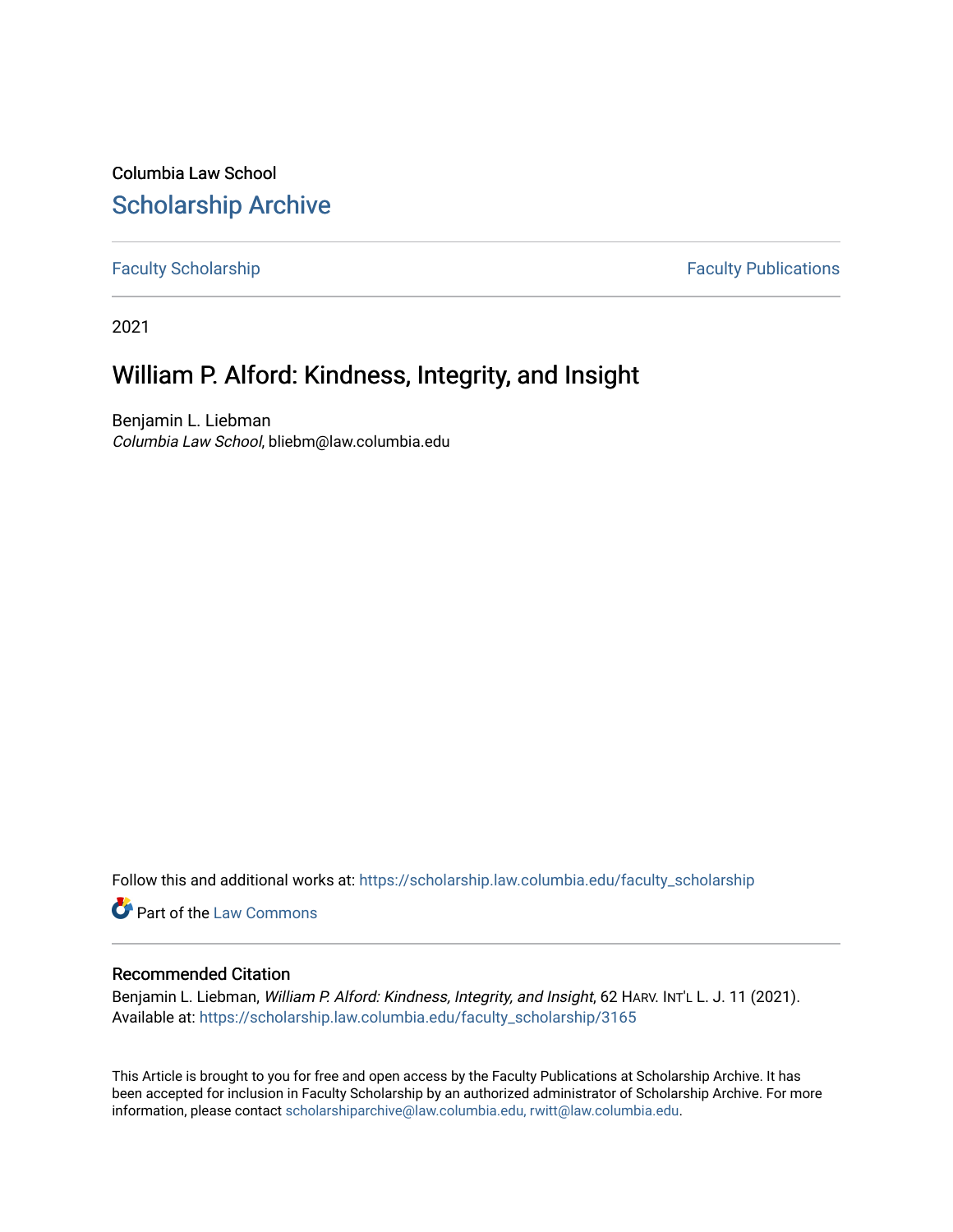## William P. Alford: Kindness, Integrity, and Insight

## Benjamin L. Liebman\*

In the summer of 1988, travelling from Dengshikou, in the center of Beijing, to the Xiyuan Hotel, just across from the Beijing Zoo, seemed like travelling to the outer edge of Beijing. I was back in Beijing visiting my host family at the end of the summer, and they were worried about me travelling so far on my own. But I had an invitation to dinner with an American professor, and my host family reluctantly let me travel across Beijing on the electric trolley bus to attend the dinner.

I do not remember how I managed to make arrangements to meet Professor William Alford for dinner (home telephones were still rare). But I do remember the dinner, at which we were joined by a handful of Bill's students from UCLA. I also remember that Bill took me seriously, despite the fact I was 19, still years away from law school, and probably a bit selffocused in describing the summer I had just spent in Chengdu. The image I have of that dinner is one that has stayed with me: Bill, surrounded by students, showing deep concern for and great interest in each of his students, and for me. The scene repeated itself two years later, when I again met Bill in Beijing, and he took me along the following night to attend a Cui Jian concert in Ritan Park—in what may have been Cui's first public appearance since Tiananmen Square the year before. This was my first inkling of how Bill always manages to stay connected to the pressing issues of the day.

A few years later **it** was Bill who single-handedly convinced me to go to law school. I was considering pursuing a Ph.D. in Chinese literature. Bill made the persuasive argument that a law degree was the best way to study and be engaged with China. I am not sure if I ever really decided I wanted to go to law school, but I did decide that I wanted to be Bill's student. It was the most important career decision I have made, and one that transformed me into Bill's student for the decades that have followed. Bill's argument—that a degree in law opens up an enormous range of opportunities for those with an interest in and passion for China-has been one that I have found myself repeating countless times over the years.

Bill's career has itself reflected this advice: he has combined scholarship with engagement throughout his career. He has written eloquently and in-

<sup>\*</sup> **Robert L. Lieff Professor of Law, Columbia Law School.**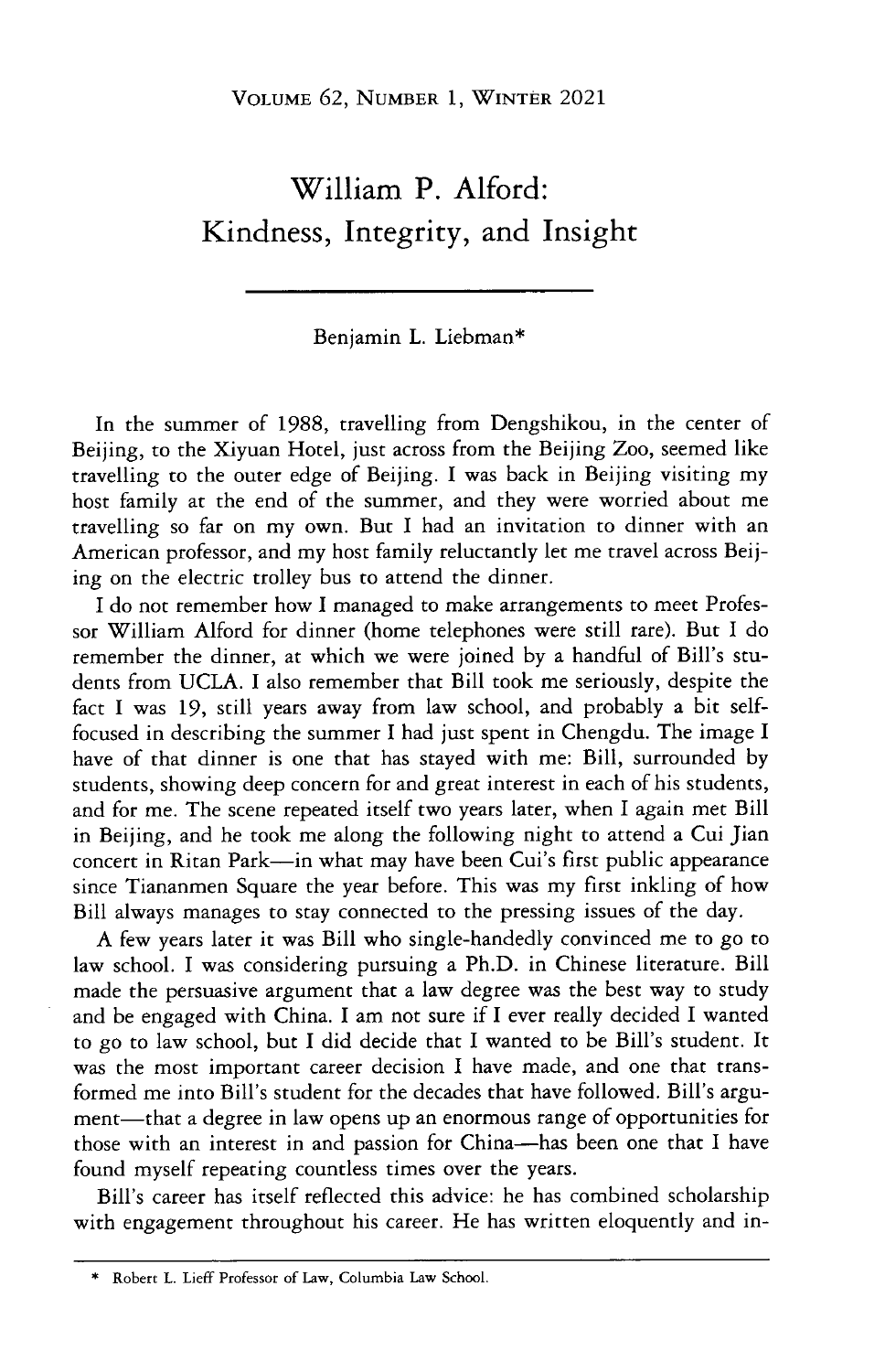sightfully on a stunning range of topics from Qing legal history, to trade, environmental law, the legal profession, disability law, and intellectual property law. In many of his writings he has been prescient, writing about important issues, such as Chinese environmental law, before their importance has been apparent to others. He has pursued nuanced understandings of law in China, most notably intellectual property law, even when doing so has not been fashionable. And he has sought to highlight the legal needs of those often overlooked by legal systems undergoing rapid change. At every step of his scholarly career Bill has also pursued constructive engagement with the world outside the academy, from his work with the Committee on Legal Education and Exchange with China in the 1980s and early 1990s, his efforts helping China draft environmental laws in the 1990s and 2000s, and his crucially important work on disability law and tireless efforts for the Special Olympics over the past twenty years. He has never shied away from doing what is right, be it hosting dissidents seeking refuge from oppressive regimes abroad, or fighting bias here in the United States. In much of this work he has been joined by Yuanyuan Shen, herself a distinguished scholar, and also a mentor to many of Bill's students.

Many can attest to Bill's almost super-human commitment to serve others: his devotion to his colleagues, to Harvard Law School, to scholarship that advances our understanding of China, to the Special Olympics and those with disabilities, and to his family. For me the greatest manifestation of Bill's dedication to those around him has always been his devotion to his students. I am sure that I am not alone in recalling the long hours Bill spent with me during my 1L year as I struggled to find relevance in the first-year curriculum, given that it was my interest in China that had brought me to law school. Likewise, I am sure I am not the only one who can remember Bill reading multiple drafts of everything I wrote, and at times calling me with a few last-minute suggestions before I submitted my work for publication. Bill came up with a very creative way to spend my 1L year in China (simultaneously navigating the equally challenging Harvard Law School funding bureaucracy and Chinese visa regulations). Even more importantly, he guided me throughout my law school career as I sought to balance my interest in pursuing all things related to China with the need to establish myself as a student of American law. It was Bill who first suggested that I clerk (and later spent hours on the phone with prospective judges on my behalf, convincing them to take me despite my somewhat thin background in U.S. constitutional law), and who explained to me why experience working within the U.S. court system would make me a better scholar of China. It was probably Bill who convinced me to take Federal Courts during my final semester at Harvard Law School. It was certainly Bill who, a few years later, helped me prepare for academic job interviews.

When you become Bill's student, you become his student for life. Bill has been a reader of my draft papers throughout my career, in particular in my